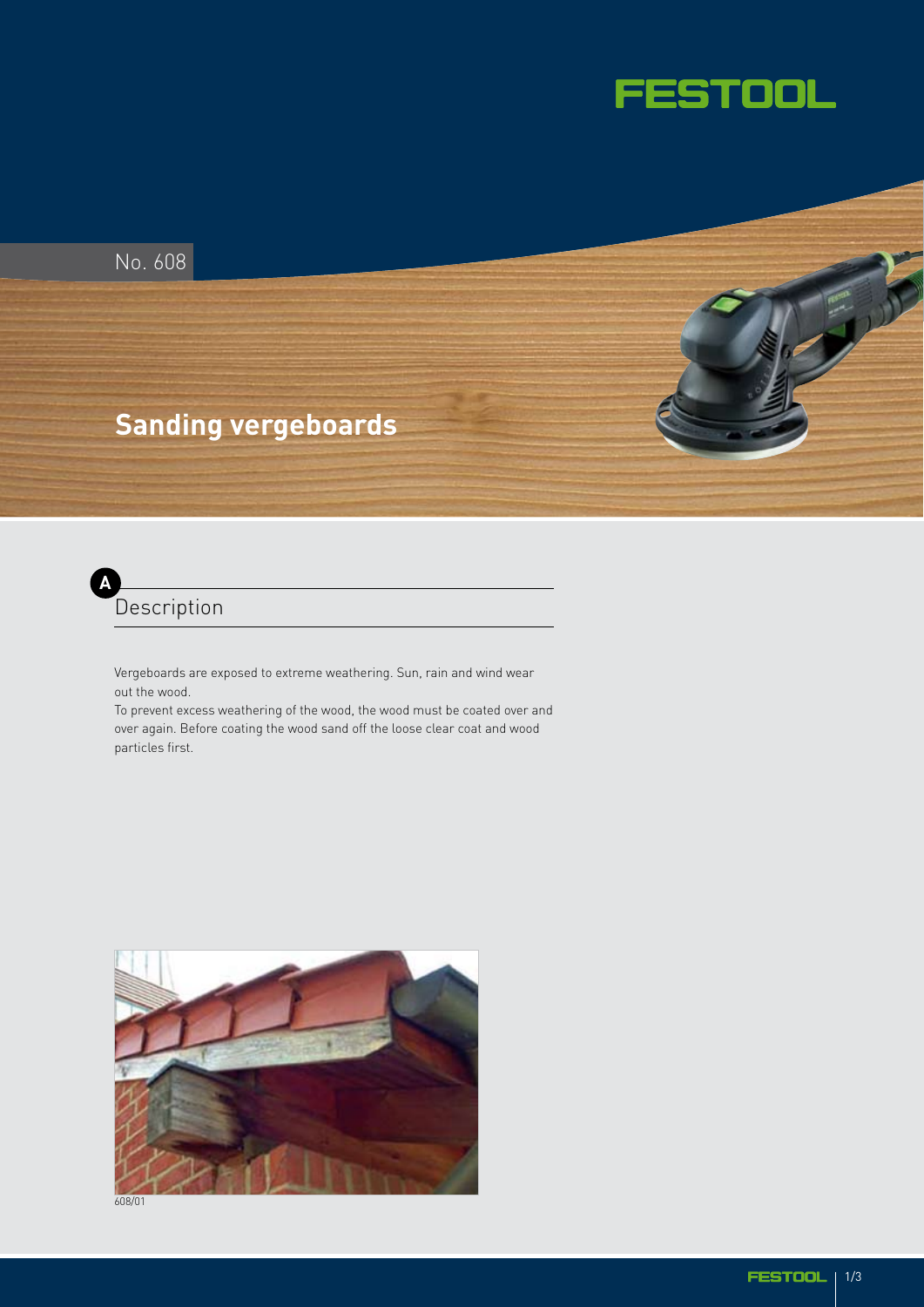

608/02



608/03



608/04



608/05

## Tools/Accessories

**B**

You need the following tools and accessories for sanding wooden doors:

| <b>Designation</b>                                         | Order No. |
|------------------------------------------------------------|-----------|
| ROTEX RO 150 FEQ Plus (see Fig. 608/02)                    | 571570    |
| Sanding pad ST-STF-STF D150/17MJ-FX-H (see Fig. 608/10)    | 496149    |
| Sanding discs, Granat P 80, STF 150/16 P80 GR/50           | 496977    |
| Sanding discs, Granat P 120, STF 150/16 P120 GR/1000       | 496979    |
| Alternative:                                               |           |
| ROTEX RO 125 FEQ Plus (see Fig. 608/03)                    | 571533    |
| Sanding pad ST-STF-STF D125/8 FX-H                         | 492127    |
| Sanding discs, Granat P 80, STF 125/90 P80 GR/50           | 497167    |
| Sanding discs, Granat P 120, STF 125/90 P120 GR/100        | 497169    |
| Alternative:                                               |           |
| Rotary sander, RAS 115.04 E set (see Fig. 608/04)          | 570733    |
| Sanding pad ST-STF-STF D115/0-M14 H                        | 484172    |
| Sanding discs, Saphir P 80, STF 115/0 P80 SA/25            | 485246    |
| Mobile dust extractor from the CT series (see Fig. 608/05) |           |